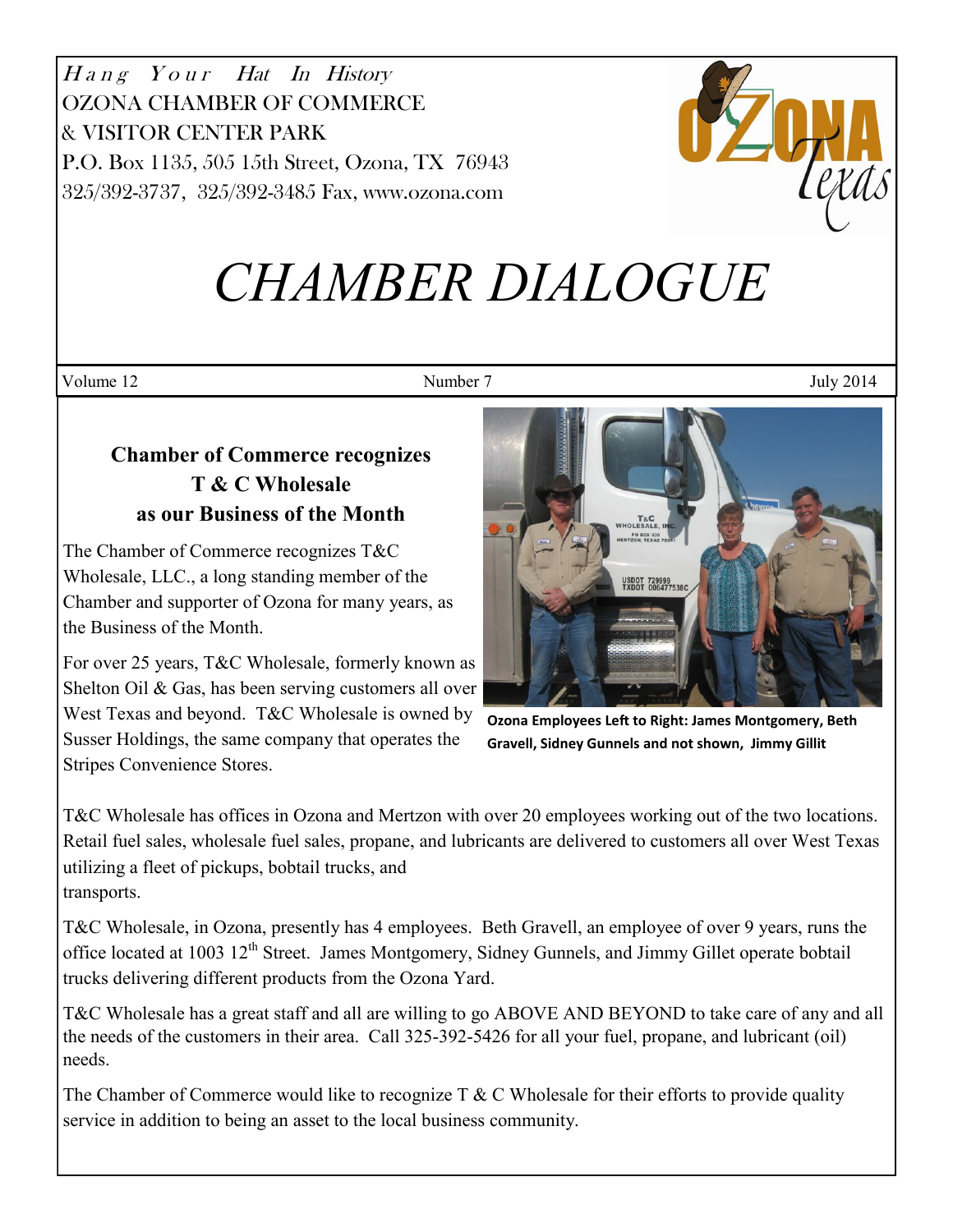# **Happy Anniversary**

The Ozona Chamber of Commerce would like to wish the following members a *HAPPY ANNIVERSARY,* and THANK them for their support of the Chamber organization, its programs and services, and your community. We would like to recognize and express our *SINCERE* appreciation to the following members who joined during the month of **JULY:**

Morado Accounting & Tax Service-2013 Ozona Environmental, LLC-1998 Esperanza Ranch-2005 Devon Energy Corporation-2008 Ad Art Signs-2009 Twistflower Ranch-2009 Lowe's Market-2010 Oglesby Ranch-2010 Noelle Land & Mineral-2011 Kenny Blanek's Village Cafe & Catering-2012 Bob & Lynda Falkner-2004 Super 8 Motel & RV Park-1996 Moran Construction-2013 Crockett Automotive-1997 Travelodge-1996 X-Bar Ranch-2010 Close To Our Hearts-2006 Texas Farm Bureau-2009 Snowflake Donuts & Kolache Shop-2011

## **Just who is walking into the Chamber of Commerce & Visitor Center? Where are they from and what do they want? June Stats**

## **Visitor Center**

- -Walk-in traffic into the Visitor Center in June 356 people
- -Walk-in traffic into the Visitor Center January through June, 2,380, a 77% increase over the same period last year
- -Where are they from? Texas visitors 972, Out of State 891, Local 202, Foreign 215
- -Top five states visiting Ozona in June- AZ, CA, NM, FL, CO
- -Top five cities visiting Ozona in June- San Antonio, Houston, Austin, El Paso, San Angelo
- -Chamber related inquiries 23%, Tourism related 77%
- -Week days in order of the busiest in June Thursday, Saturday, Tuesday, Friday, Wednesday, Monday
- -Top Requested Items in June: restroom, maps, Davy Crockett Monument, restaurants, museum, Crockett County Interpretive Trail, real estate, directions, & phone books
- -In 2013 June was ranked the second most busiest month of the year, in 2014 comes in sixth!

## **Advertising**

-Year-to-date the Chamber has filled, in response to our advertising, 7,662 requests for information on Ozona. We have handed and mailed an additional 3,084 to those requesting information.

See what the Chamber of Commerce web site is doing on the next page!!



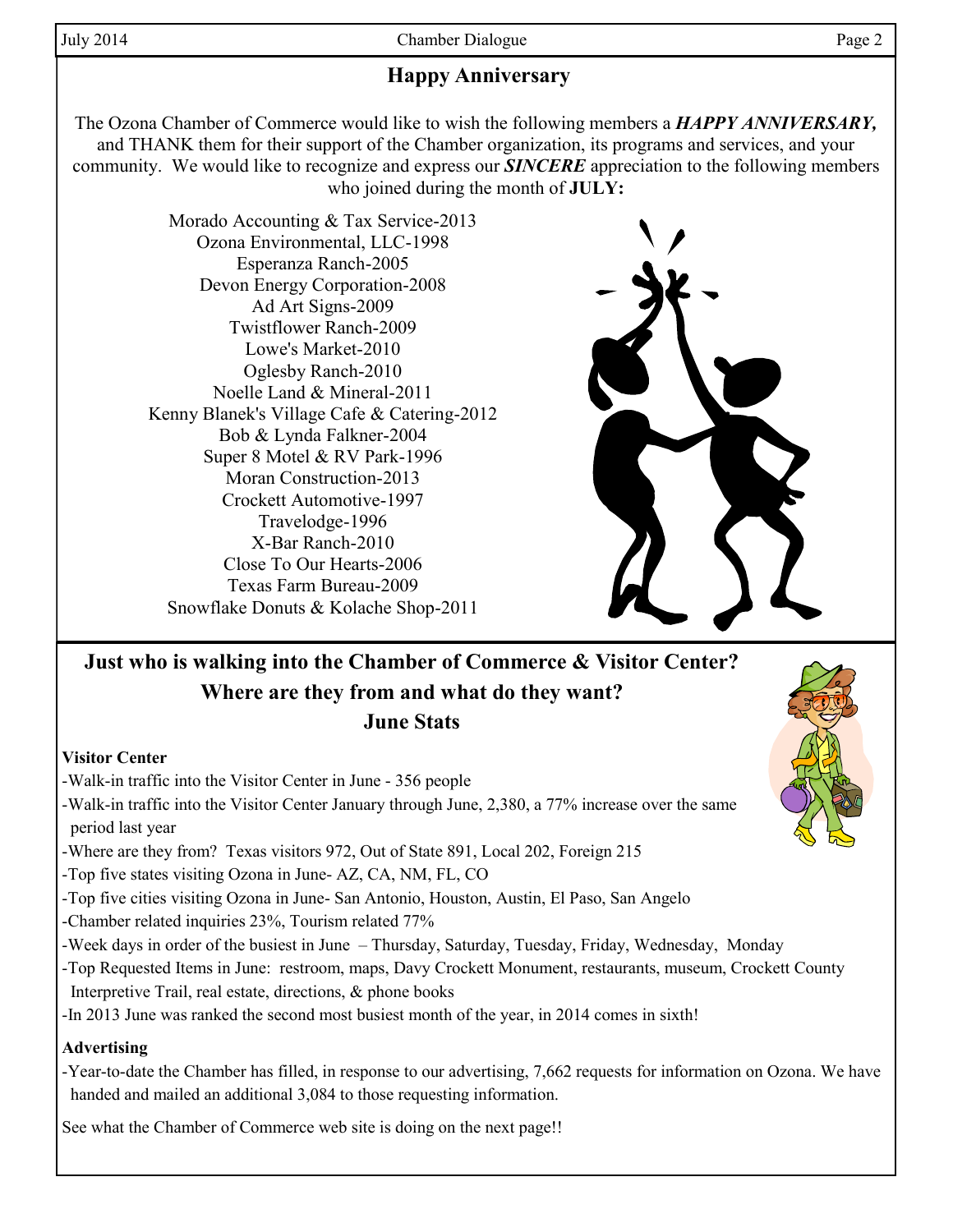## **What is Ozona.com doing for our members and the community?**

#### **For the month of June, ozona.com received 4,326 visits. 3,395 new visits, 931 returning**

Of 4,326 visits, there were 10,102 page views, of these 7,741 were unique (1st time) 4,326 visits from 63 countries, 4,103 visits were from the US

| <b>Top 5 States</b> |      | <b>Top 5 Cities</b> |     |
|---------------------|------|---------------------|-----|
| Texas               | 3015 | Houston             | 284 |
| California          | 129  | Waco                | 233 |
| Florida             | 66   | <b>Brownwood</b>    | 232 |
| Louisiana           | 66   | San Antonio         | 232 |
| Arizona             | 65   | Austin              | 228 |

#### **Top 20 Content Searches**

| $\vert$ 1      | Ozona Homepage           | 1757 | 11 | County Officials        | 190 |
|----------------|--------------------------|------|----|-------------------------|-----|
| <sup>2</sup>   | Mobil Homepage           | 1086 | 12 | Mobil History           | 188 |
| $\overline{3}$ | <b>Hunting Leases</b>    | 570  | 13 | Location                | 180 |
| $\overline{4}$ | <b>Local Attractions</b> | 521  | 14 | Event Calendar          | 177 |
| 5              | Restaurants              | 459  | 15 | Article/Search          | 157 |
| <sup>6</sup>   | Lodging                  | 439  | 16 | Chamber of Commerce 141 |     |
| 7              | Spring E-Brochure        | 300  | 17 | Contact                 | 120 |
| $\overline{8}$ | <b>Public Services</b>   | 293  | 18 | Membership Directory    | 112 |
| 19             | <b>Hot Deals</b>         | 193  | 19 | Day Trips               | 106 |
| 10             | Shopping                 | 193  | 20 | Oil & Gas Service       | 106 |

#### **Chamber Master (Membership Directory Data Base)**

- 895 Chamber member searches or an average of 30 Membership Directory searches a day
- 256 Hot Deal searches
- 2501 Member page hits

#### **Chamber Facebook Page**

- 373 Total page likes– Average 72 New likes 147,586 Monthly total reach
- 2471 People engaged

#### **Top 10 Searched Service Categories:**

| Lodging & Travel | Oil & Gas Services | Shopping & Specialty Retail |
|------------------|--------------------|-----------------------------|
| Carpentry        | Hunting & Ranching | Alterations                 |
| Cremation        | Recreation         | <b>Sporting Goods</b>       |
| Media            |                    |                             |

#### **Continued on page 4-Member Hits**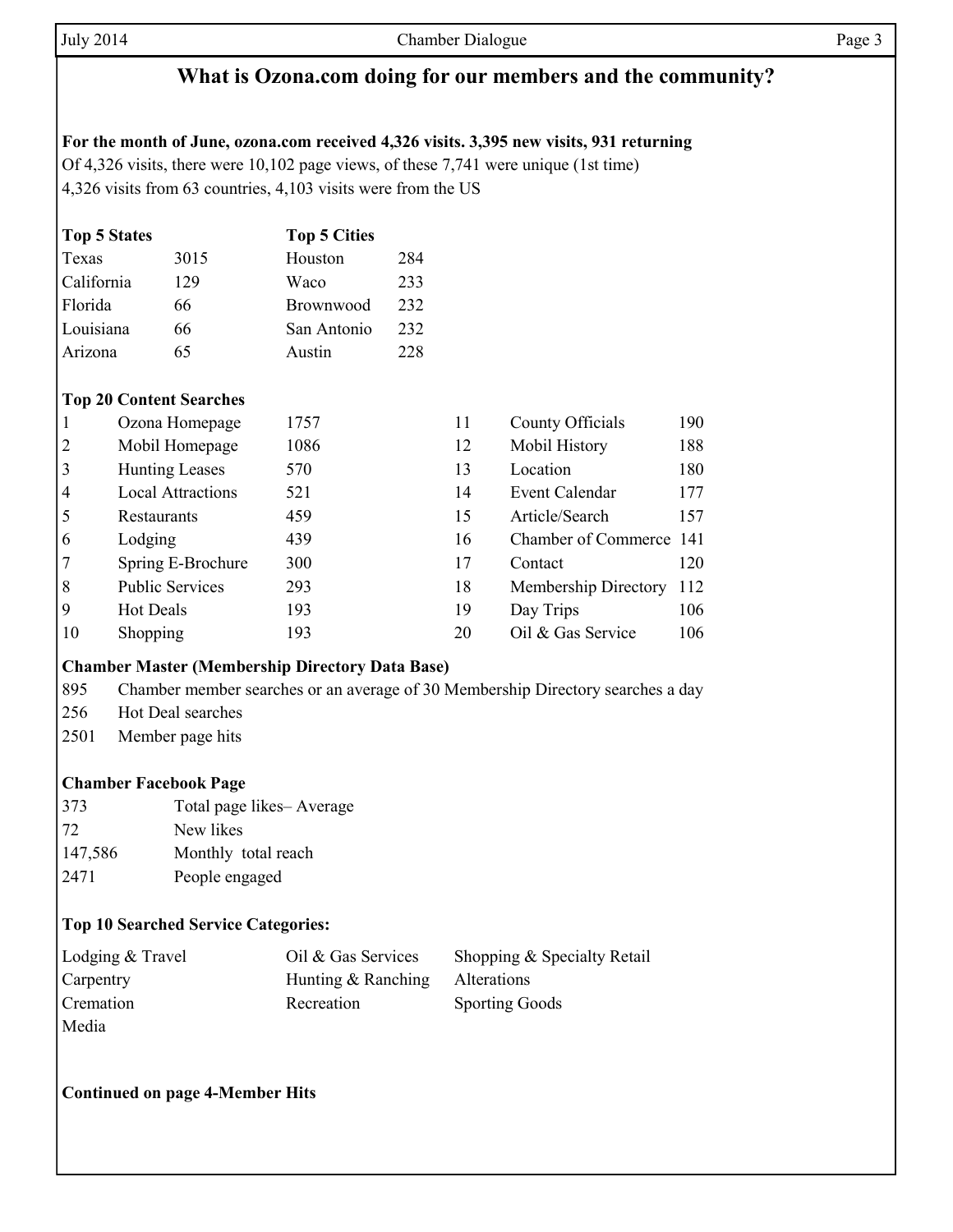# **Continued from page 3-Member Hits**

For the month of June, the Membership Directory alone on ozona.com received 2,501 member page hits! **These are people looking for YOUR services. Following are the members that received 20 or more page hits:**

| OTTER-83                     | Ozona Cable & Broadband-72        | Devon Energy-60                        |
|------------------------------|-----------------------------------|----------------------------------------|
| Pon Seahorn-49               | Super 8 Motel & RV Park-60        | Barnhart Shaw's General Repair-55      |
| Ozona Mercantile-48          | Diamond P Land & Cattle-44        | Will M. Black Real Estate-43           |
| CC Water Dept. - 32          | Ozona Remodeling-32               | West Central Wireless-31               |
| Ozona Retail-30              | Encino RV Park-29                 | Dairy Queen-27                         |
| KYXX-94.3-26                 | Monty's Maintenance-25            | Ozona Chamber of Commerce-25           |
| Triple C-24                  | Eldorado Animal Clinic-23         | Gallery Café-23                        |
| Knox Floor-23                | Rusty Gold on the Square-23       | <b>Wool Growers Central Storage-23</b> |
| Sonic Drive In-22            | Catherine Paige Tambunga-Atty-22  | <b>Crockett County Abstract-22</b>     |
| Southridge RV-22             | Dollar General-21                 | Ozona Hair Company-21                  |
| El Chatos-20                 | Robert Massie Funeral Home-21     | Close to our Hearts-20                 |
| <b>Kerrie's Creations-20</b> | Crockett County Public Library-20 | The Ozona Stockman-20                  |
| Media Jaw-20                 | Treto's Tire & Towing-20          |                                        |

The Chamber of Commerce & Visitor Center is the front door to our community, **so a***re you taking advantage of your member services?* Having a sale? Offering a holiday discount? Have old inventory you would like to move? Do you have a new product to introduce? Hiring?

As an added Chamber member benefit, the Chamber Dialogue is an ideal vehicle to gain additional exposure to 180 businesses and individuals. Simply drop off or e-mail your flyer to the Chamber office by the first of each month. We will mail your flyer along with the newsletter to all Chamber members. Extras will be distributed to visitors to the Chamber office.

You can also post your special "Hot Deal" or event on the Chamber web site, along with job postings. Please note that during the month of June there were 256 Hot Deal searches. You can subscribe to a Hot Deals newsletter. Every time a Chamber member posts a new Hot Deal, the membership receives an e-mail updating them to all the local specials available.

Have an event or available job you need to promote? Post it on our web site.

Use your Chamber Master login name and password to post updated member information, or contact us at 392-3737 for help.

HELP US to make your member benefits work for YOU!